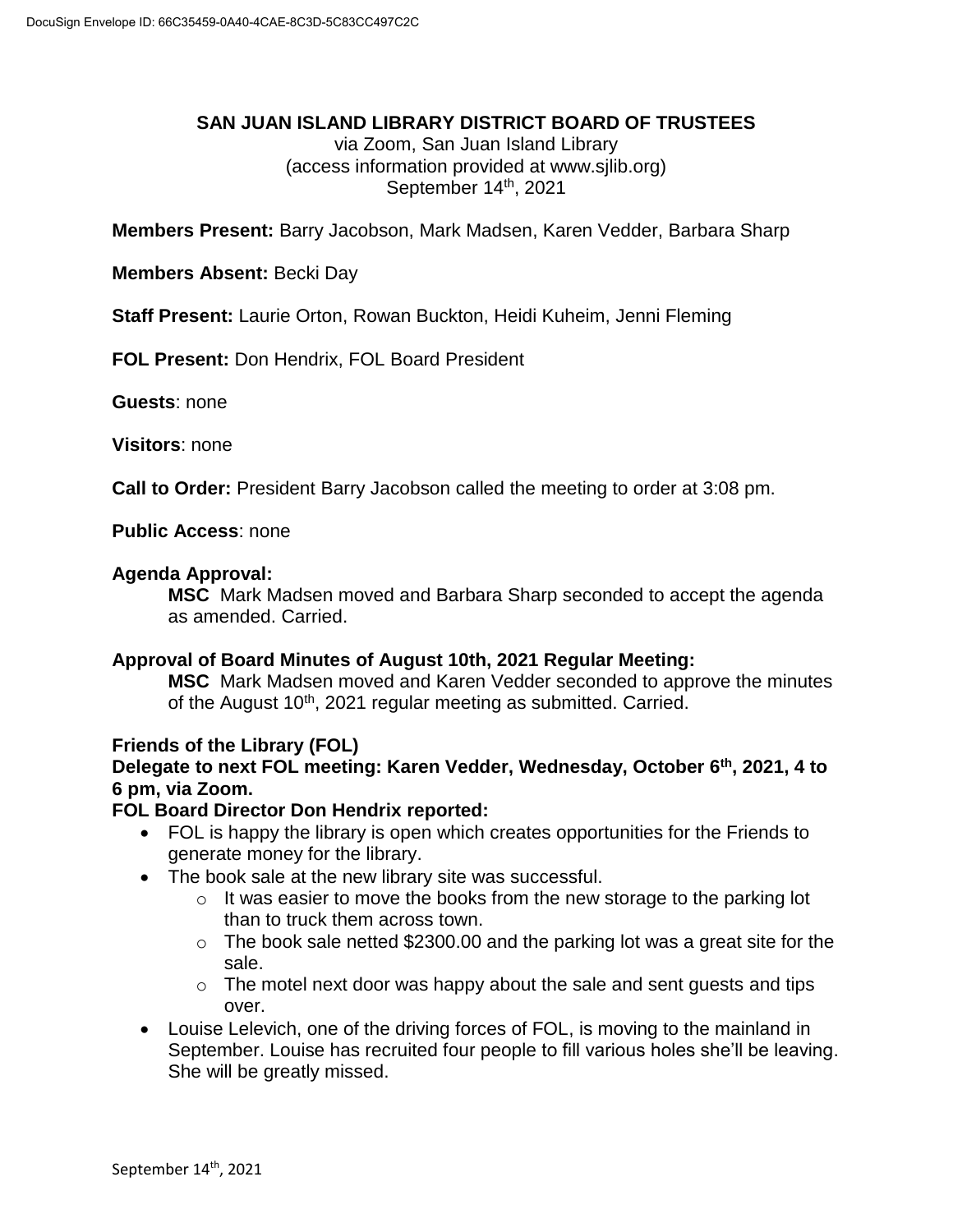- FOL is grateful for the new garage door the library put in. This storage facility is much nicer than their previous one, with heat, a bathroom, and better doors. Louise calls it the Book Palace.
- FOL will hold its annual meeting in October. Due to COVID, it will be held via Zoom. It will be both a business meeting to vote on open positions, as well as a program about water on San Juan Island.
- FOL is in fairly good financial shape considering not being able to do all the things that they normally do.
- They are planning an auction in the fall. It will be online and will take place starting Black Friday and continuing for one week. They'll renew their online auction management subscription. Judy Bentzen and Nancy Sheplor are in charge of the auction.

## **Approval of Bills:**

**MSC** Mark Madsen moved and Barbara Sharp seconded to approve the bills dated August 3, 2021 in the amount of \$1,581.01. Carried.

**MSC** Mark Madsen moved and Barbara Sharp seconded to approve the bills dated August 13, 2021 in the amount of \$55,386.13. Carried.

**MSC** Mark Madsen moved and Barbara Sharp seconded to approve the bills dated August 13, 2021 in the amount of \$9,197.81. Carried.

**MSC** Mark Madsen moved and Barbara Sharp seconded to approve the bills dated August 27, 2021 in the amount of \$5,234.72. Carried.

**MSC** Mark Madsen moved and Barbara Sharp seconded to affirm the August 2021 Payroll dated August  $25<sup>th</sup>$ , 2021 in the amount of \$63,390.41. Carried.

# **REPORTS**

## **Staff Member Visit**

Laurie introduced Heidi Kuheim, our new Administrative Manager. Laurie and the BOT are happy to have Heidi on board. Heidi shared a little about her background, and that her focus will be on on board and director support, human resources, and facilities.

## **Director Report (Laurie Orton)**

Laurie's written report was noted. Laurie also reported on the following:

- The library has expanded its hours and it is going well. We do not have many kids back in the library after school yet. Everyone is happy to be open six days a week.
- The Development Director position has been posted, but we have not received any applications yet. Barbara reminded Laurie that she had two applications from the first listing. Laurie said that we will put a press release in all three local papers at Mark's suggestion.

## **Assistant Director/Adult Services Manager Report (Rowan Buckton)**

Rowan's written report was noted. Rowan also reported on the following: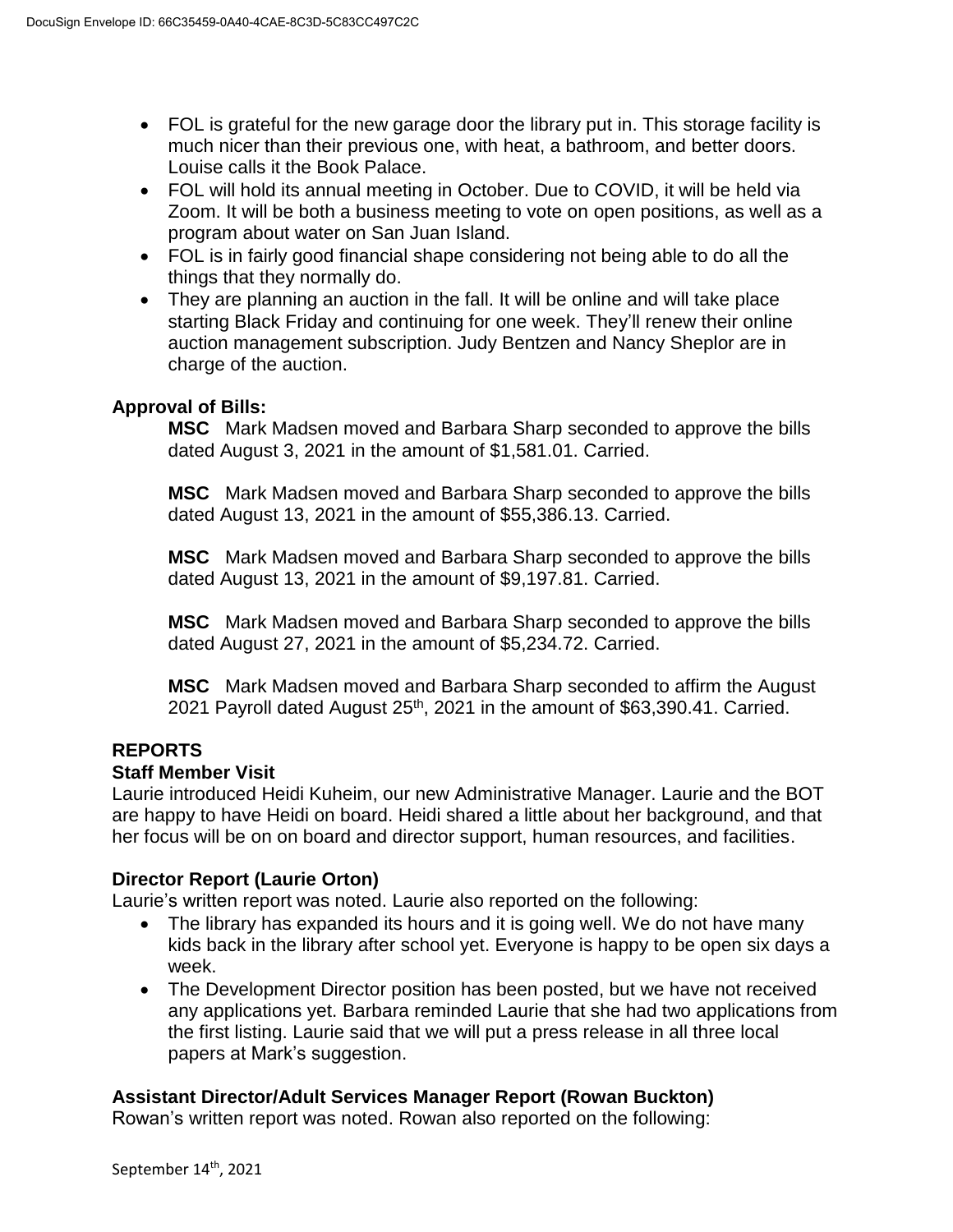- Rowan gave an overview of the results of the open hours survey, the demographics of the 240 people who responded, and what the big asks looked like. Rowan noted that the overall responses were positive, and she shared several comments.
- Rowan announced that she just celebrated her one-year work anniversary. Everyone shared that they are glad she is here.

### **Youth Services Manager Report (Melina Lagios)**

Melina's written report was noted.

- Barry asked if the numbers for the Summer Reading Program were the highest ever. Laurie shared that they were.
- Karen thought that it was fun to read the reports.
- Laurie said Youth Services is doing a fabulous job.

### **IT Administrator Report (Floyd Bourne)**

Floyd's written report was noted.

- Barry noted that the Library had been awarded a technology grant. Laurie said that it was for \$8059 from ARPA. The grant money will be used toward a streaming service called Hoopla, a new laser projector for programs, and a new 3D printer.
- Barry noticed that the circulation statistics were near pre-pandemic levels.

### **Financial Report (Heather Dima)**

Heather's written report was noted.

- Laurie sent the board the P&Ls that Heather produced for the last 3 months, but said that August is not final yet. Heather is sorting out LifeMap insurance payments for the past three months.
- Laurie is working on budget amendments.
- Barry asked if the library is through hiring replacements with the exception of the Development Director. Laurie said yes, except that we may need to hire a few more substitutes.
- Barbara asked about the status of the Volunteer program. Laurie said that it is coming back online slowly, and volunteers all need a refresher on training since it's been so long since they last volunteered.

### **NEW BUSINESS**

• Barbara met with a potential donor last week who has a charitable trust. Barbara gave her information about the building project and site. The patron would like to speak with our Development Director later this fall.

### **ADJOURNMENT**

**MSC** Barbara Sharp moved and Karen Vedder seconded to adjourn the meeting at 3:56 pm. Carried.

Respectfully submitted:

| -DocuSigned by:    |  |
|--------------------|--|
| <u>Mark Madsen</u> |  |
| Board Secretary    |  |

September 14<sup>th</sup>, 2021